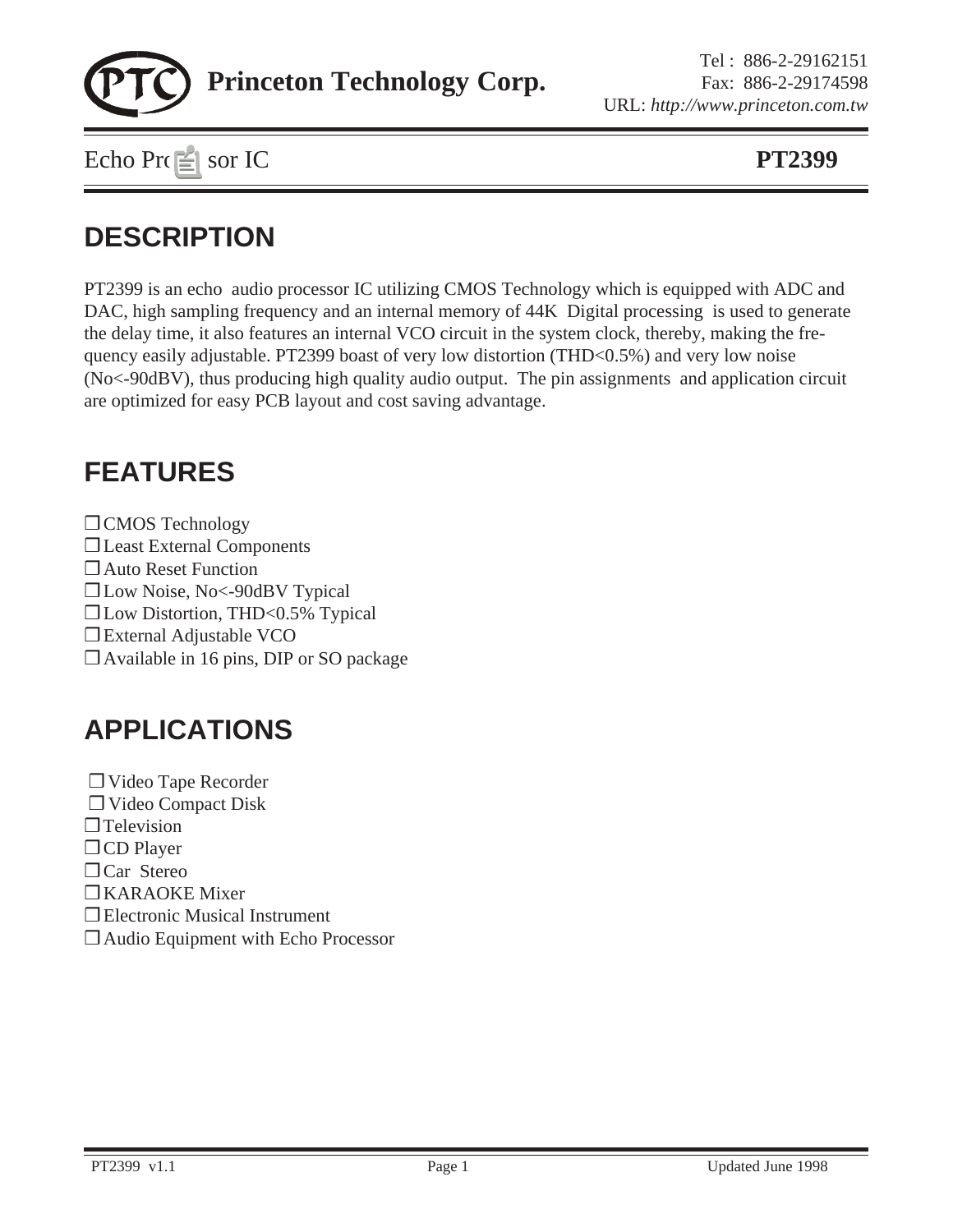Echo Processor IC **PT2399**

## **BLOCK DIAGRAM**



### **PIN CONFIGURATION**

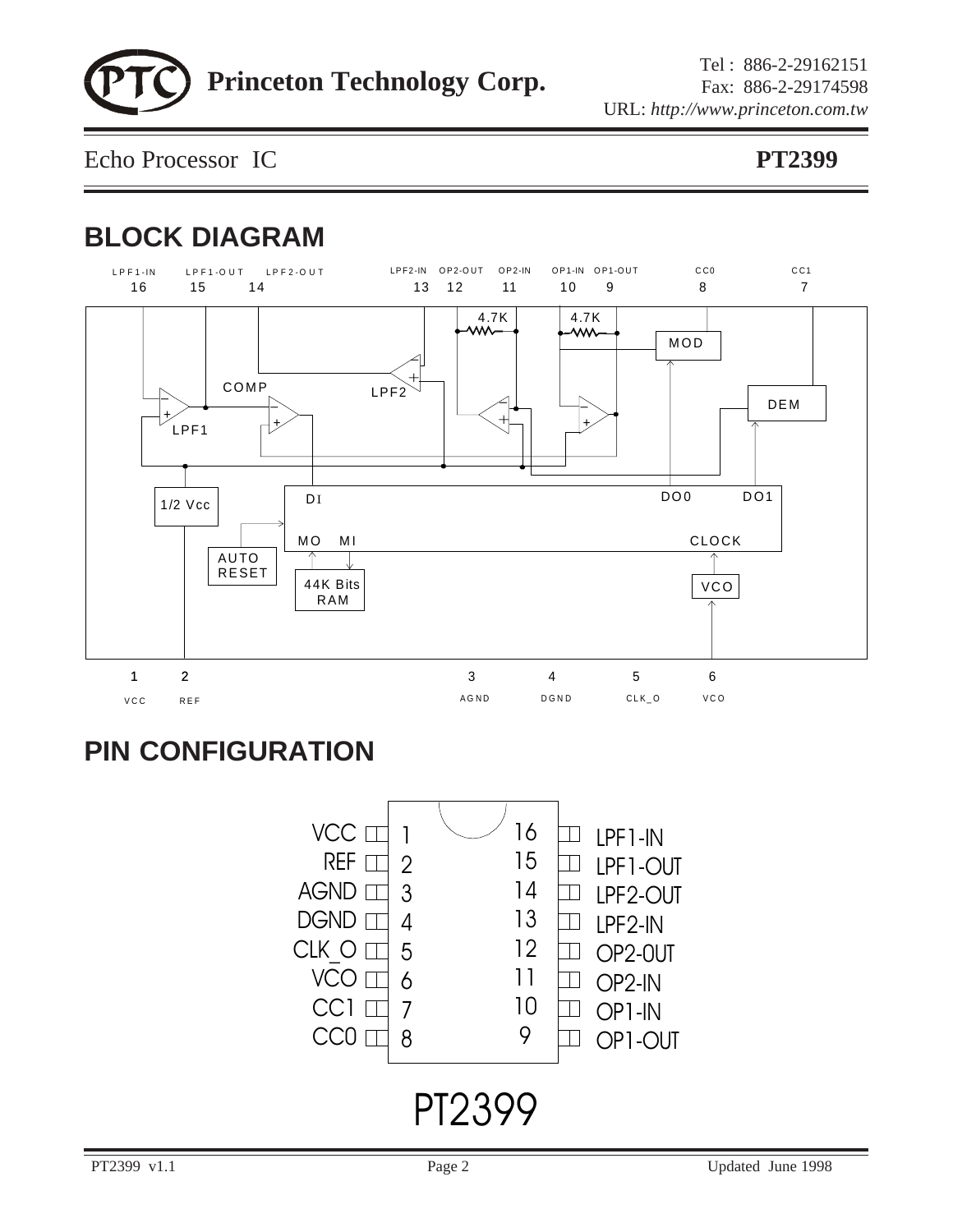Echo Processor IC **PT2399**

### **PIN DESCRIPTION**

| <b>Pin Name</b>     | $\mathsf{IO}$            | Description                                                                                        | Pin No.          |
|---------------------|--------------------------|----------------------------------------------------------------------------------------------------|------------------|
| <b>VCC</b>          |                          | Analog Supply Voltahe Input                                                                        | 1                |
| <b>REF</b>          | $\overline{\phantom{a}}$ | Analog Reference Voltage (=1/2Vcc)                                                                 | 2                |
| <b>AGND</b>         |                          | <b>Analog Ground</b>                                                                               | 3                |
| <b>DGND</b>         | $\overline{\phantom{0}}$ | <b>Digital Ground</b>                                                                              | $\boldsymbol{4}$ |
| CLK_O               | $\circ$                  | <b>System Clock Output Pin</b>                                                                     | 5                |
| <b>VCO</b>          | ı                        | <b>Frequency Adjustment Pin</b>                                                                    | 6                |
| CC <sub>1</sub>     | $\overline{\phantom{0}}$ | <b>Current Control 1</b>                                                                           | $\overline{7}$   |
| <b>CCO</b>          | $\overline{\phantom{0}}$ | <b>Current Conrol 0</b>                                                                            | 8                |
| OP1-OUT             | $\circ$                  | OP Amplifier 1 Output<br>This pin can be used as Moodulated<br>Integrator by connecting Capacitor. | 9                |
| OP <sub>1</sub> -IN | ı                        | OP Amplifier 1 Input<br>This pin can be used as Demodulated<br>Integrator by connecting Capacitor. | 10               |
| OP2-IN              | L                        | OP Amplifier 2 Input<br>This pin can be used as Demodulated<br>Integrator by connecting Capacitor. | 11               |
| OP2-OUT             | $\Omega$                 | OP Amplifier 2 Output<br>This pin can be used as a Modulated<br>Integrator by connecting Capacitor | 12               |
| LPF2-IN             | I                        | Low Pass Filter 2 Input Pin                                                                        | 13               |
| LPF2-OUT            | $\circ$                  | Low Pass Filter 2 Output Pin                                                                       | 14               |
| LPF1-OUT            | $\circ$                  | Low Pass Filter 1 Output Pin                                                                       | 15               |
| LPF1-IN             | I                        | Low Pass Filter 1 Input Pin                                                                        | 16               |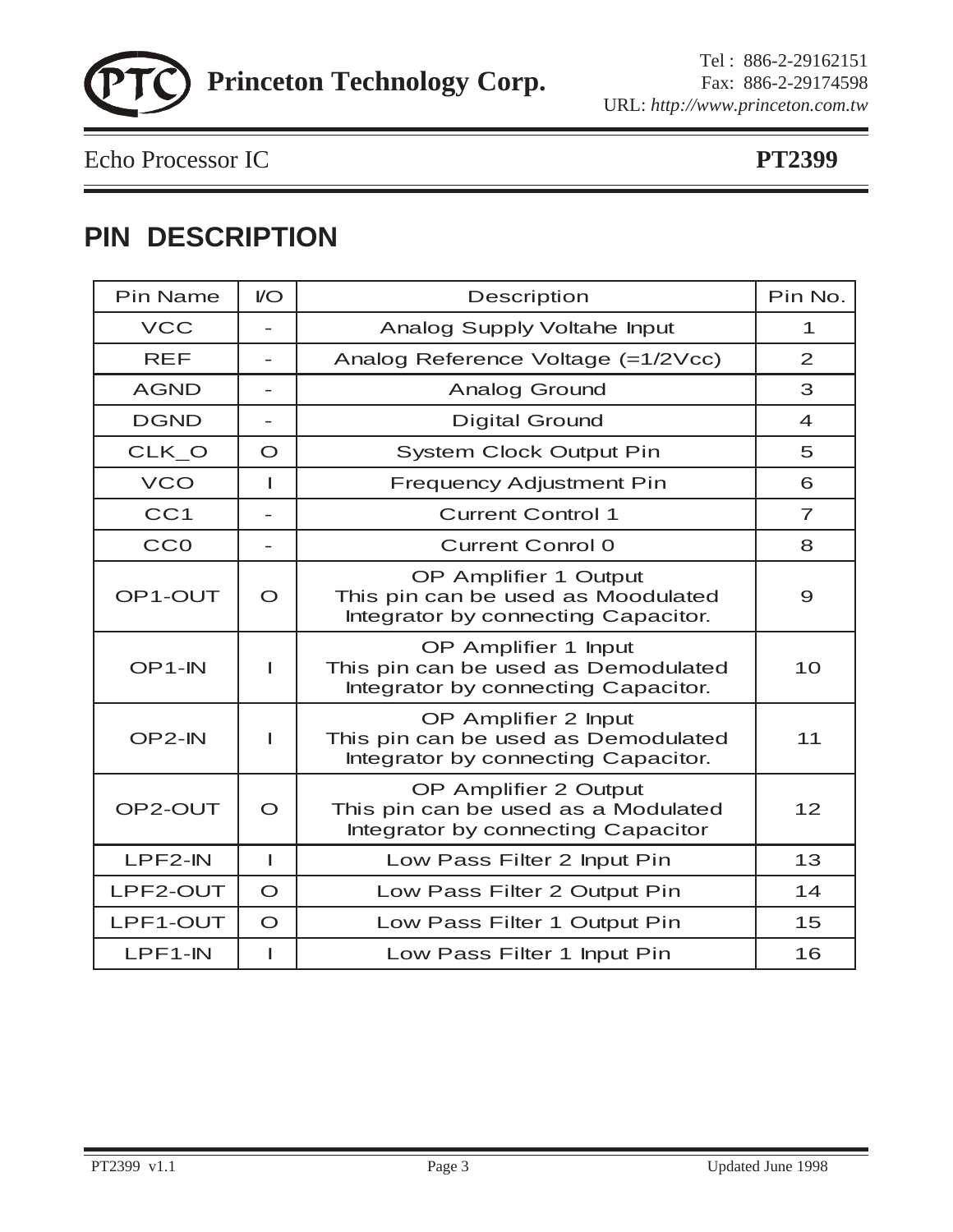

## **FUNCTIONAL DESCRIPTION**

#### **Echo Mode**

Please refer to the diagram below:



#### **Auto Reset Function**

The waveform of the signal during Power On is given below:

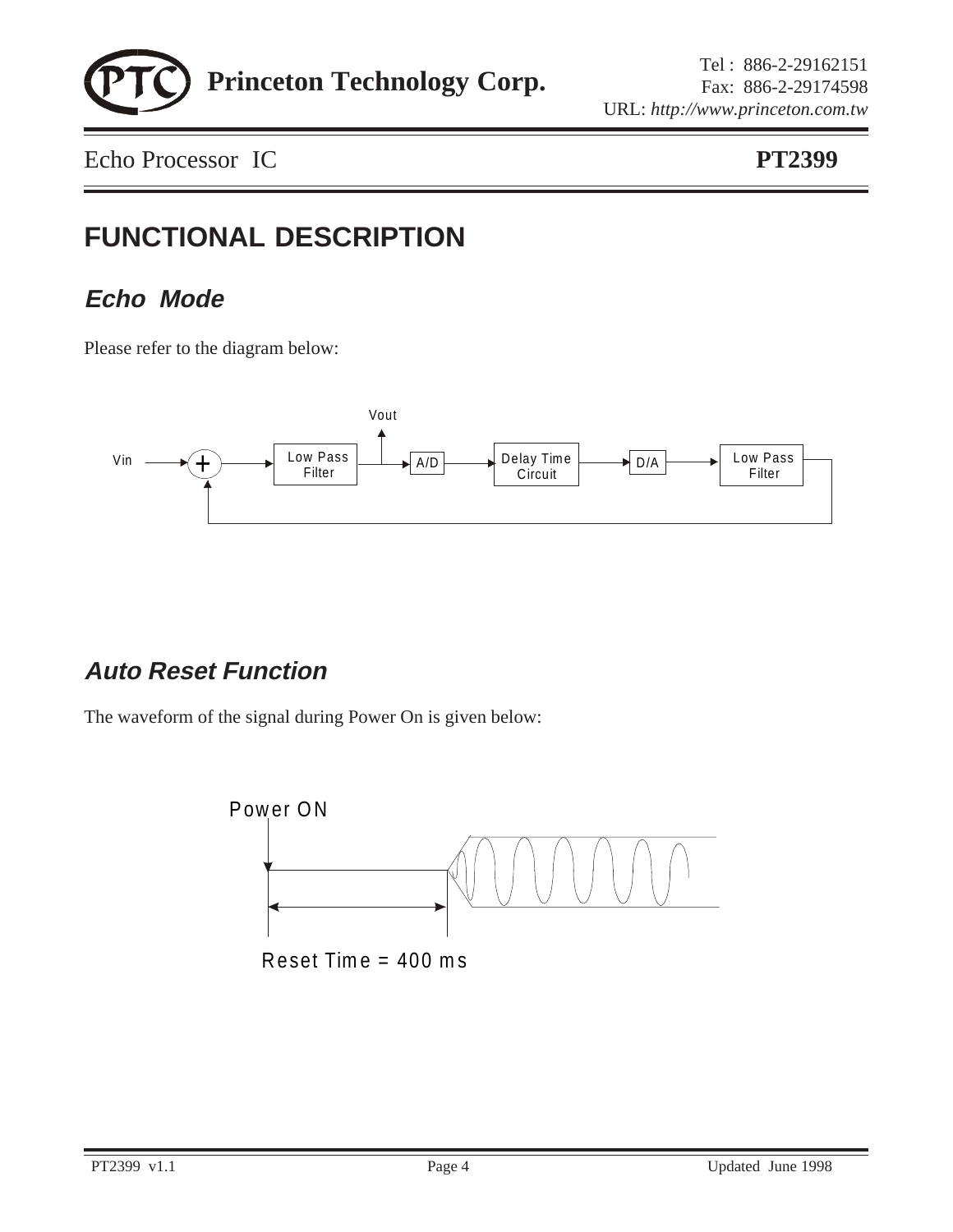

#### **ABSOLUTE MAXIMUM RATINGS**

(Ta=25°C, unless otherwise specified)

| Symbol     | <b>Description</b>           | Limits          | Unit         |
|------------|------------------------------|-----------------|--------------|
| <b>Vcc</b> | <b>Supply Voltage</b>        | 6.5             |              |
| $ _{CC}$   | <b>Supply Current</b><br>100 |                 | mA           |
| Pd         | <b>Power Dissipation</b>     | 1.7             | W            |
| Topr       | <b>Operation Temperature</b> | $-20$ to $+75$  | $^{\circ}$ C |
| Tstg       | <b>Storage Temperature</b>   | $-25$ to $+125$ | $^{\circ}$   |

### **RECOMMENDED OPERATING CONDITIONS**

|            | Parameter              |      | <b>Units</b>     |      |            |
|------------|------------------------|------|------------------|------|------------|
| Symbol     |                        | Min. | Typ.             | Max. |            |
| <b>Vcc</b> | <b>Supply Voltage</b>  | 4.5  | 5                | 5.5  |            |
| fck        | <b>Clock Frequency</b> |      | $\boldsymbol{A}$ | 5    | <b>MHz</b> |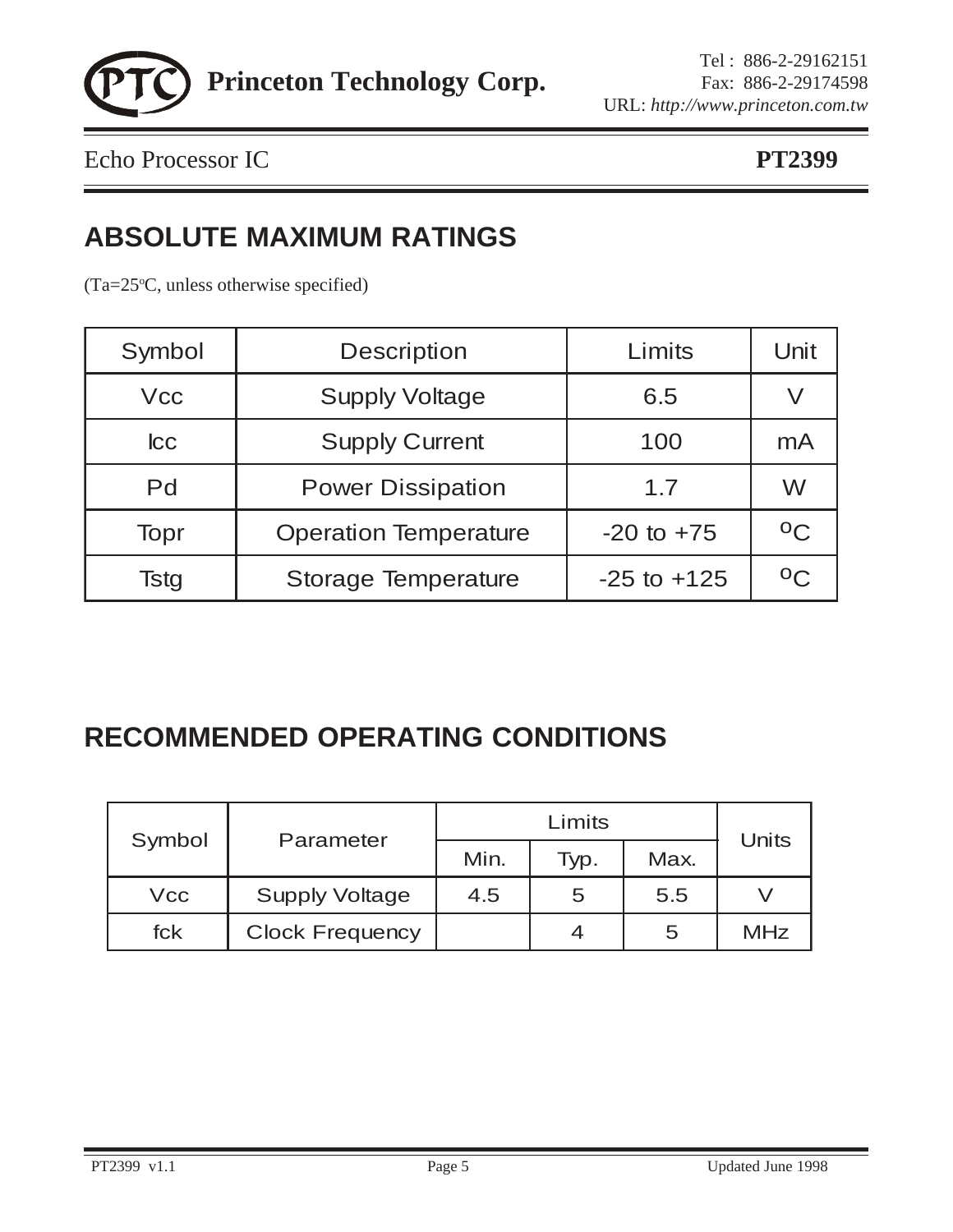

## **AC CHARACTERISTICS**

(Unless otherwise stated: Vcc=5.0 V, fin=1KHz, Vi=100mVrms, fck=4MHz, Ta=25 °C)

| Symbol      | Parameter                                    | <b>Test Condition</b>                         | Min. | Typ.           | Max.  | Unit        |
|-------------|----------------------------------------------|-----------------------------------------------|------|----------------|-------|-------------|
| <b>Vcc</b>  | Supply<br>Voltage                            |                                               | 4.5  | 5.0            | 5.5   | $\vee$      |
| $ _{CC}$    | Supply<br>Current                            |                                               |      | 30             | 40    | mA          |
| Gv          | Voltage<br>Gain                              | RL=47K Ohms                                   |      | $-0.5$         | 2.5   | dB          |
| Vomax       | <b>Maximum</b><br>Output<br>Voltage          | $THD=10%$                                     | 1.5  | $\overline{2}$ | 2.5   | <b>Vrms</b> |
| <b>THD</b>  | Output<br><b>Distortion</b>                  | Filter=Audio                                  |      | 0.3            | 1.0   | $\%$        |
| <b>No</b>   | Output<br><b>Noise</b><br>Voltage            | Filter=A-weighting                            |      | $-90$          | $-80$ | <b>dBV</b>  |
| <b>PSRR</b> | Power<br><b>Supply</b><br>Rejection<br>Ratio | $\triangle$ Vcc=-20dBV(0.1Vrms)<br>$f=100$ Hz |      | $-40$          | $-30$ | dB          |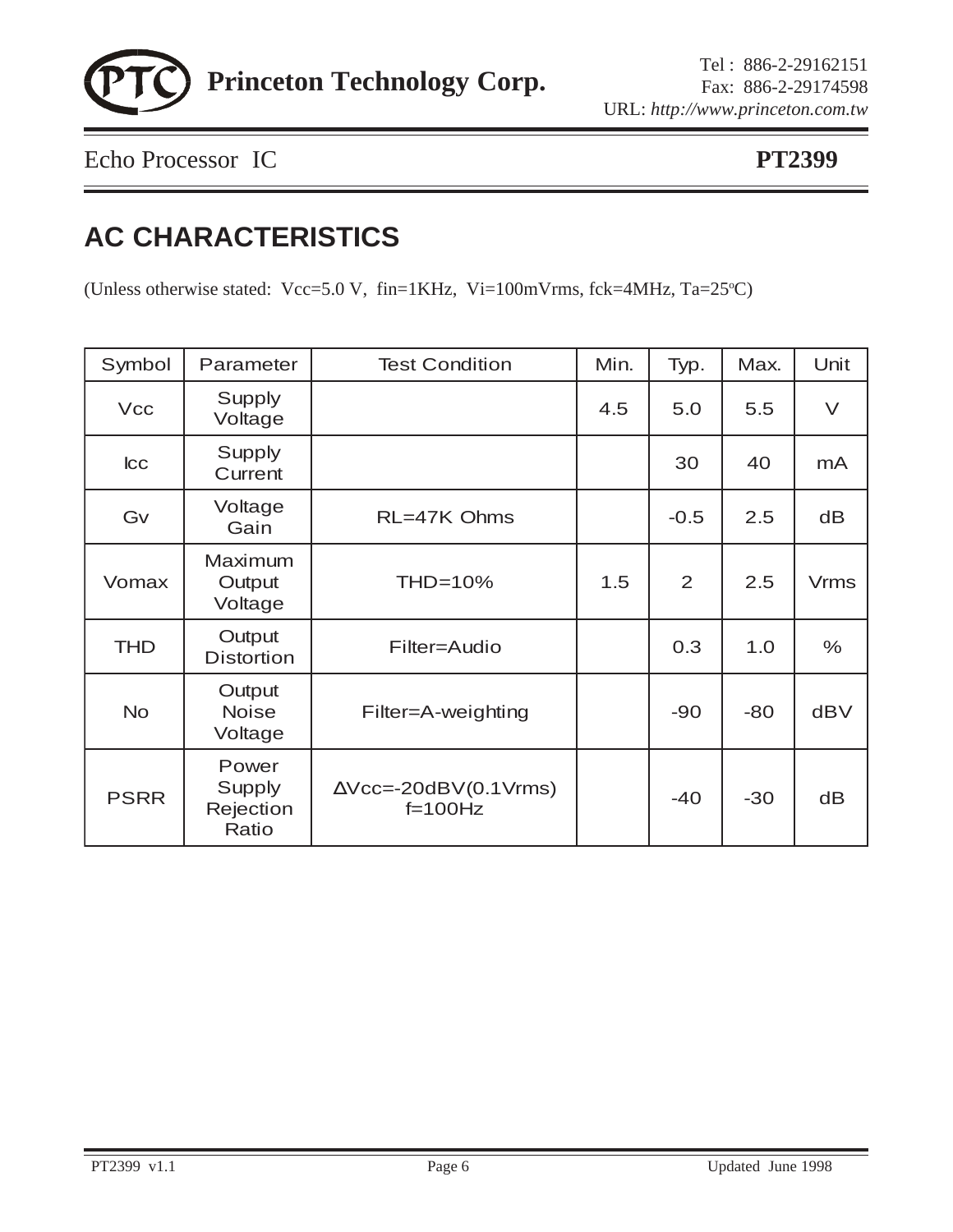

## **PT2399 ECHO APPLICATION CIRCUIT**



Note: External Resistor having a value of 10 K Ohms to 50 K Ohms may be used. The recommended Resistor Value  $(R)$  is 10 K Ohms. When the value of the Resistor ( R ) increases, the range of the Delay Time also increases.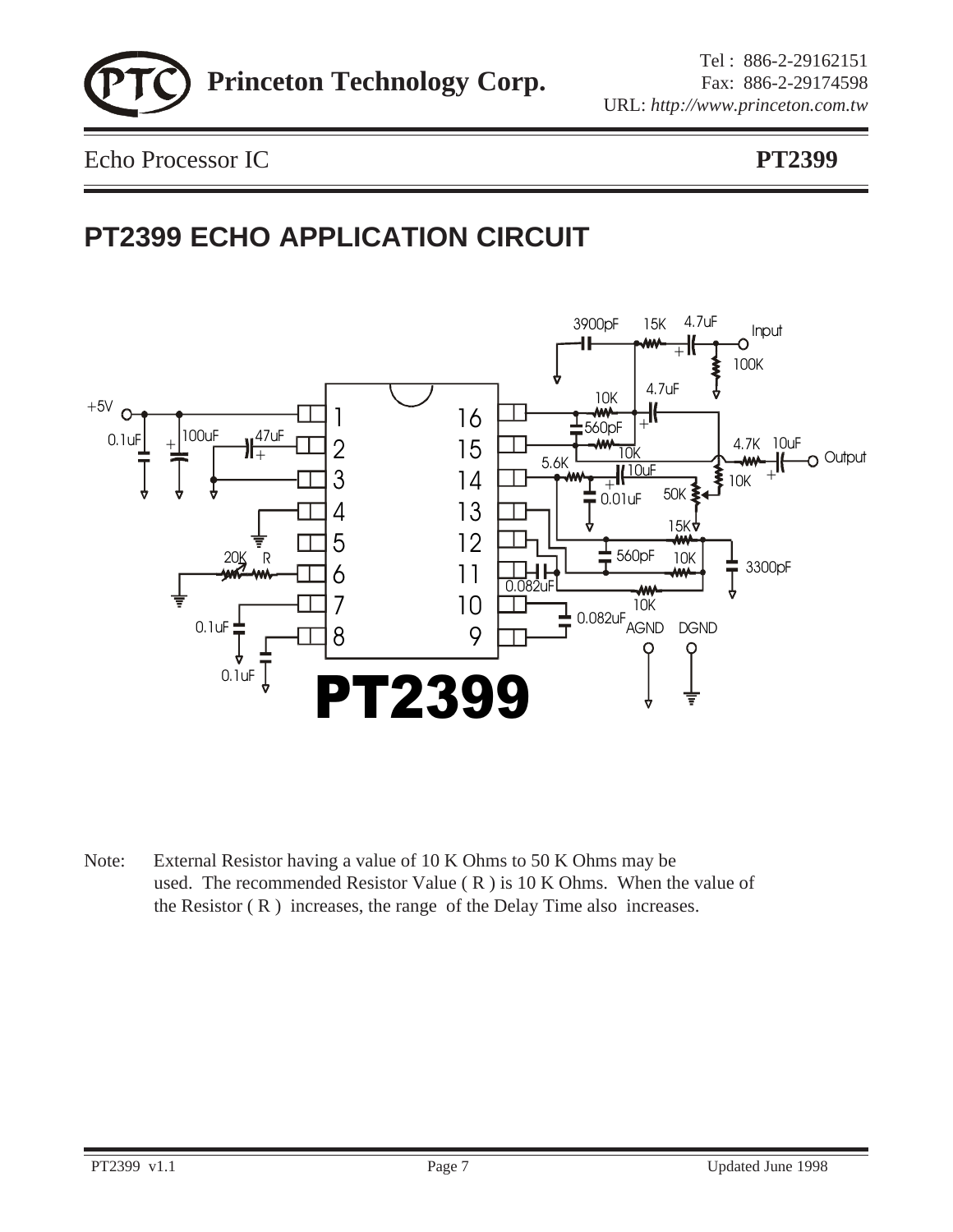

## **PT2399 SURROUND/DELAY APPLICATION CIRCUIT**



Note: Please refer to Table 1 for the Resistor/Delay Time values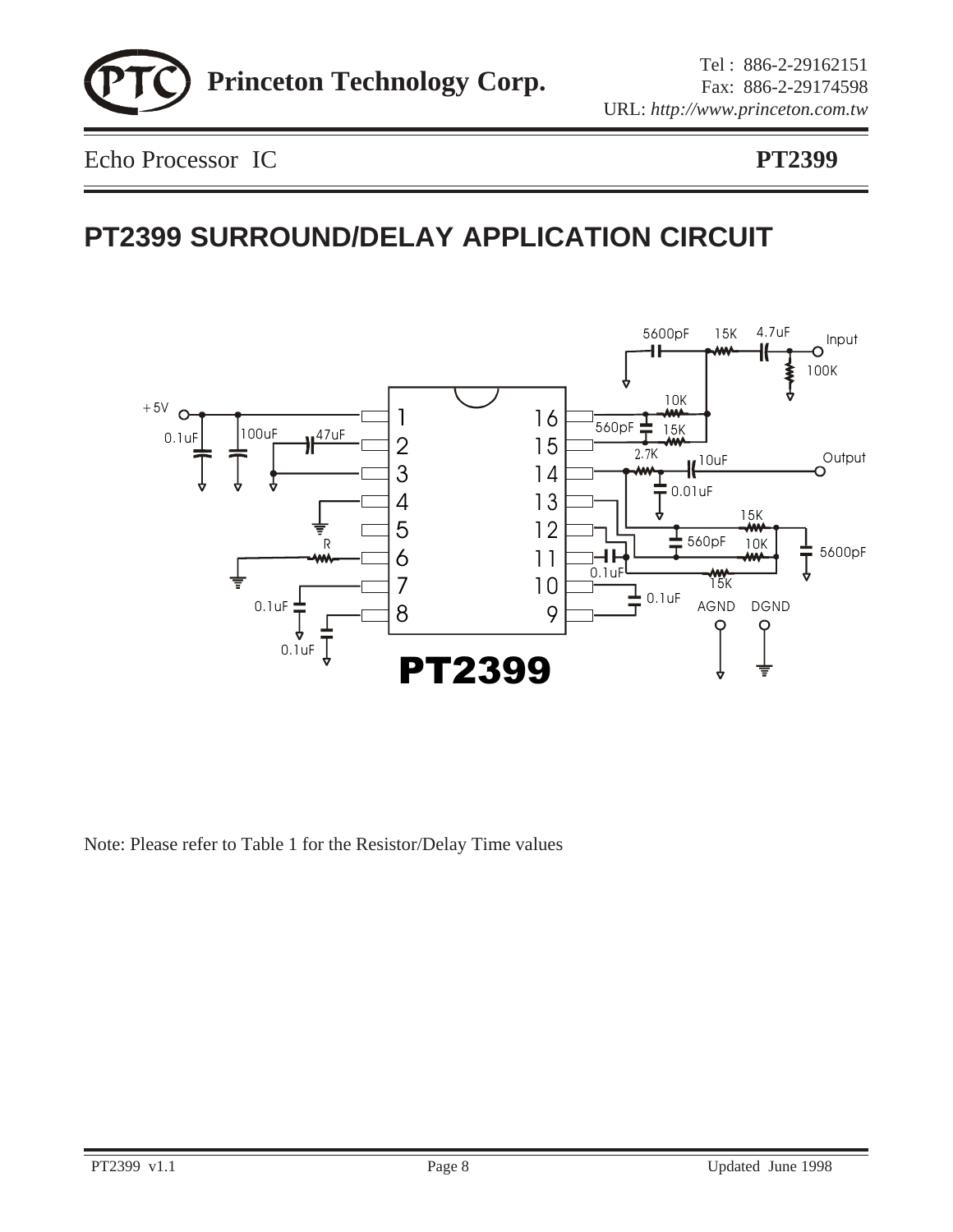

### **TABLE 1: RESISTOR/DELAY TIME VALUES**

| $\mathbf{R}$ | 27.6K | 21.3K      | 17.2K | 14.3K |                                   | $12.1K$   10.5K | 9.2K    | 8.2K       |
|--------------|-------|------------|-------|-------|-----------------------------------|-----------------|---------|------------|
| fck          | 2.0M  | 2.5M       | 3.0M  | 3.5M  | 4.0M                              | 4.5M            | 5.0M    | 5.5M       |
| td           | 342ms | $273$ ms l | 228ms | 196ms | $171 \text{ms}$   $151 \text{ms}$ |                 | 136.6ms | $124.1$ ms |
| <b>THD</b>   | 1.0%  | 0.8%       | 0.63% | 0.53% | $0.46\%$ 0.41\%                   |                 | 0.36%   | 0.33%      |

| $\bf R$    | 7.2K                | 6.4K    | 5.8K               | 5.4K               | 4.9K   | 4.5K   | 4K     | 3.4K    |
|------------|---------------------|---------|--------------------|--------------------|--------|--------|--------|---------|
| fck        | 6.0M                | 6.5M    | 7.0M               | 7.5M               | 8.0M   | 8.5M   | 9.0M   | 10M     |
| td         | 113.7 <sub>ms</sub> | 104.3ms | 97.1 <sub>ms</sub> | 92.2 <sub>ms</sub> | 86.3ms | 81ms   | 75.9ms | 68.1 ms |
| <b>THD</b> | 0.29%               | 0.27%   | 0.25%              | 0.25%              | 0.23%  | 0.22\% | 0.21\% | 0.19%   |

| $\bf{R}$   | 2.8K   | 2.4K   | 2K                 | 1.67K              | 1.47K  | 1.28K            | 1.08K              | 894                |
|------------|--------|--------|--------------------|--------------------|--------|------------------|--------------------|--------------------|
| fck        | 11M    | 12M    | 13M                | 14M                | 15M    | 16M              | 17M                | 18M                |
| td         | 61.6ms | 56.6ms | 52.3 <sub>ms</sub> | 48.1 <sub>ms</sub> | 45.8ms | 43 <sub>ms</sub> | 40.6 <sub>ms</sub> | 38.5 <sub>ms</sub> |
| <b>THD</b> | 0.18%  | 0.16%  | 0.15%              | 0.15%              | 0.15%  | $\sqrt{0.15\%}$  | 0.14%              | 0.14%              |

| R          | 723    | 519    | 288                | 0.5                |
|------------|--------|--------|--------------------|--------------------|
| fck        | 19M    | 20M    | 21M                | 22M                |
| td         | 36.6ms | 34.4ms | 32.6 <sub>ms</sub> | 31.3 <sub>ms</sub> |
| <b>THD</b> | 0.14%  | 0.13%  | 0.13%              | 0.13%              |

Note: R = External Resistor (Ohms), please refer to PT2399 Surround/Delay Time Application Circuit fck = Clock Frequency (Hz)  $td = Delay$  Time THD = Total Harmonic Distortion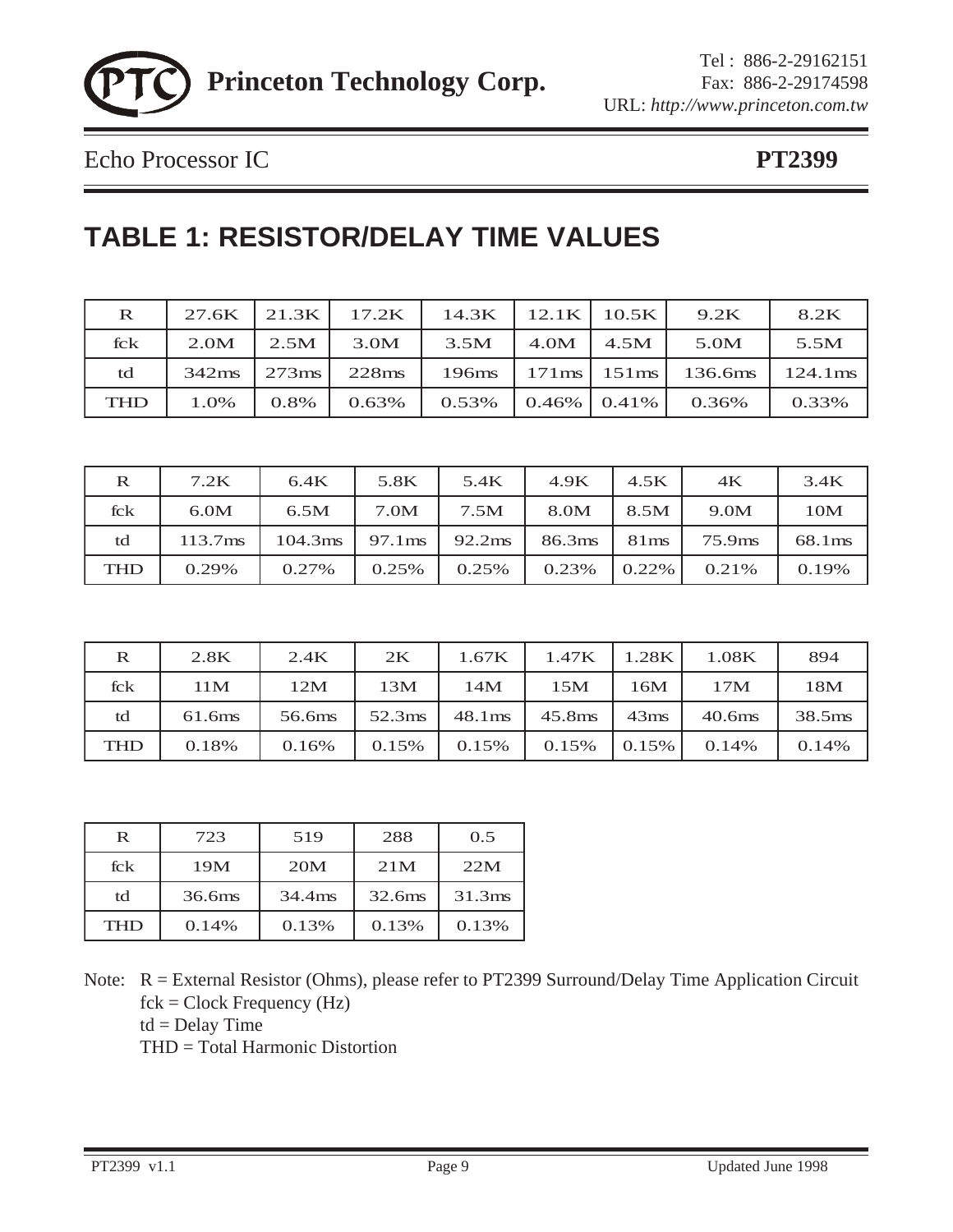Echo Processor IC **PT2399**

#### **ORDER INFORMATION**

Part Number Package

PT2399 16 Pins, DIP (300 mil) PT2399S 16 Pins, SO Package (300 mil)

### **PACKAGE INFORMATION**

#### **16 Pins, DIP Package**





| Symbol | <b>Dimension in</b><br>Mil |
|--------|----------------------------|
|        | 750                        |
| B      | 65                         |
| C.     | 55                         |